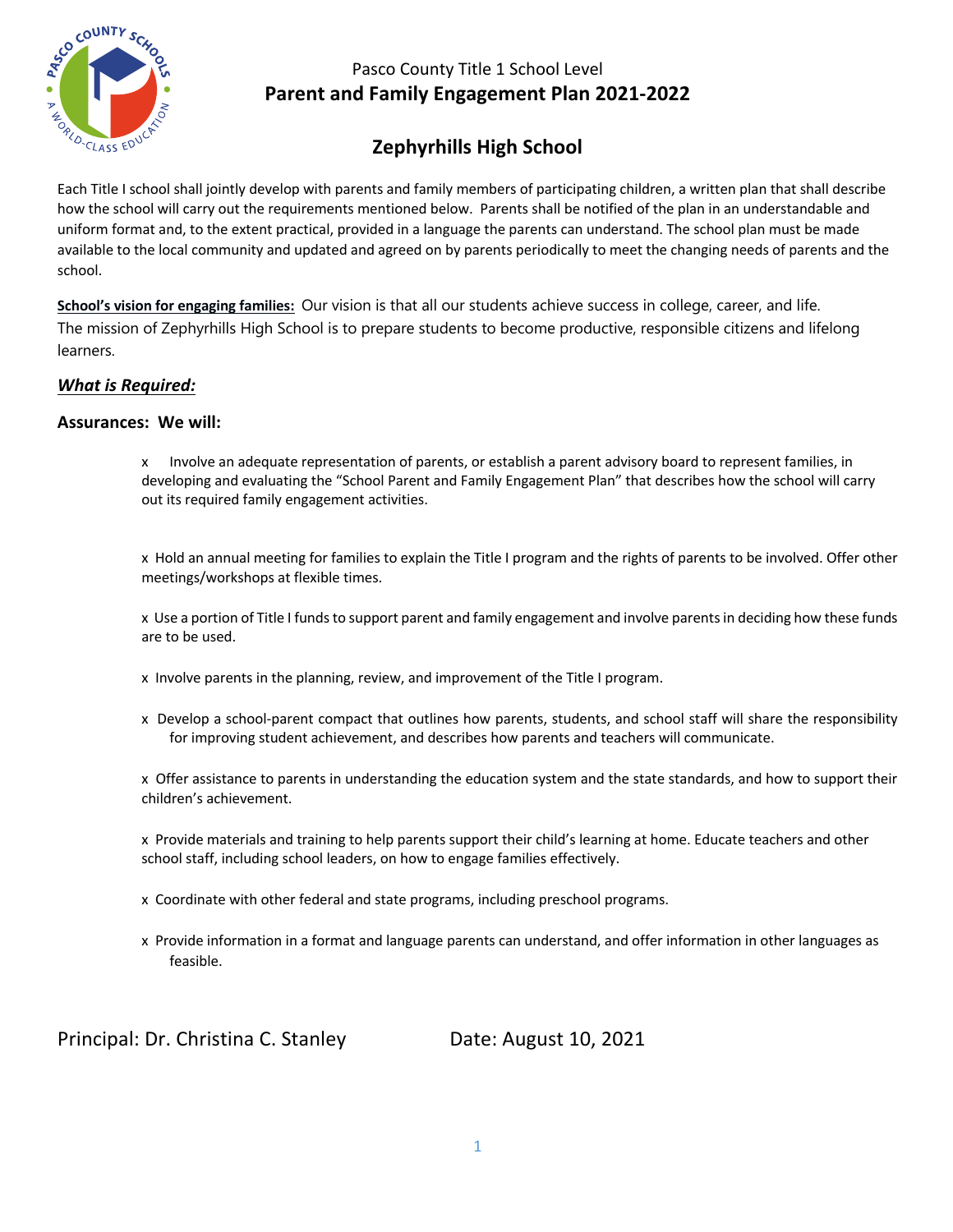# **Zephyrhills High School EVERY TITLE I SCHOOL IN PASCO COUNTY WILL:**

**1. Involve parents in the planning, review, and improvement of their Comprehensive Needs Assessment and Title I program. The school will jointly develop and evaluate the Parent & Family Engagement plan with an adequate representation of parents**.

| Describe the method in which<br>parents were involved | Parent information nights, SAC meetings, Surveys, Weekly online newsletter, weekly phone call/email  |
|-------------------------------------------------------|------------------------------------------------------------------------------------------------------|
| Date of meeting to gather                             | SAC feedback: August 2021, September 2021, October 2021, November 2021, December 2021, January 2022, |
| parent input for Comprehensive                        | February 2022, March 2022, April 2022, May 2022                                                      |
| <b>Needs Assessment</b>                               | SAC CNA feedback: January 2022, February 2022, March 2022                                            |
|                                                       | District Survey Link: February--March 2022                                                           |
| Date of meeting to gather                             | SAC meetings during 2021-22                                                                          |
| parent input for this Title I                         | Parent CNA survey: February 2022, March 2022                                                         |
| <b>Parent and Family Engagement</b>                   | Title 1 Parent Meeting: August 23, 2021                                                              |
| Plan                                                  | ESOL Parent Meeting: August 31, 2021                                                                 |
|                                                       |                                                                                                      |

**2. Develop a school-home compact that outlines how parents, students, and school staff will share the responsibility for improving student achievement and describes how parents & teachers will communicate**.

| How were parents invited to develop or                                                                                 | Parents were invited to review and give input at SAC meetings, via survey answers, in parent   |
|------------------------------------------------------------------------------------------------------------------------|------------------------------------------------------------------------------------------------|
| revise the compact?                                                                                                    | meetings, and via email.                                                                       |
| Date of parent meeting to develop or revise<br>the compact                                                             | SAC Meetings: January 2021, February 2021, March 2021                                          |
| What communication methods will be used                                                                                | Weekly School messenger (phone call, text, and email), Weekly online school-wide               |
| between teachers & parents as well as                                                                                  | parent/student newsletter, School website, social media (Twitter, Facebook, Instagram), email, |
| school & parents?                                                                                                      | Letters mailed home to parents, Fliers                                                         |
| Elementary schools are required to hold at<br>least one face to face conference with<br>parents. Explain your process? | N/A                                                                                            |

#### **3. Hold an annual meeting for families to explain the Title I program and the rights of parents to be involved.**

| What information is                            | Title 1: PowerPoint presentation shared with parents that explains what Title 1 means, how funds can be used, how                                                                                                                                                                                                                                                                                                                     |
|------------------------------------------------|---------------------------------------------------------------------------------------------------------------------------------------------------------------------------------------------------------------------------------------------------------------------------------------------------------------------------------------------------------------------------------------------------------------------------------------|
| provided at the                                | input is gained, and free and reduced lunch program information. This PowerPoint was then uploaded to the school                                                                                                                                                                                                                                                                                                                      |
| meeting?                                       | website for easy or repeat viewing.                                                                                                                                                                                                                                                                                                                                                                                                   |
| How are parents<br>notified of the<br>meeting? | School/District Goals: Parent involvement strategies and strategies for how parents can help their students be<br>successful are shared at this meeting. We share how we will partner with parents to ensure students become college,<br>career, and life ready while at ZHS. The vision and mission of Pasco County Schools is shared with parents so they can<br>see the alignment between the district goals and our school goals. |
|                                                | Assessments: We share with parents which assessments are required for graduation, as well as how the ZHS school<br>grade is calculated.<br>Tools: Parents are given the opportunity to create a Parent Portal account for MyStudent so they can check their                                                                                                                                                                           |
|                                                | students' grades, attendance, etc.                                                                                                                                                                                                                                                                                                                                                                                                    |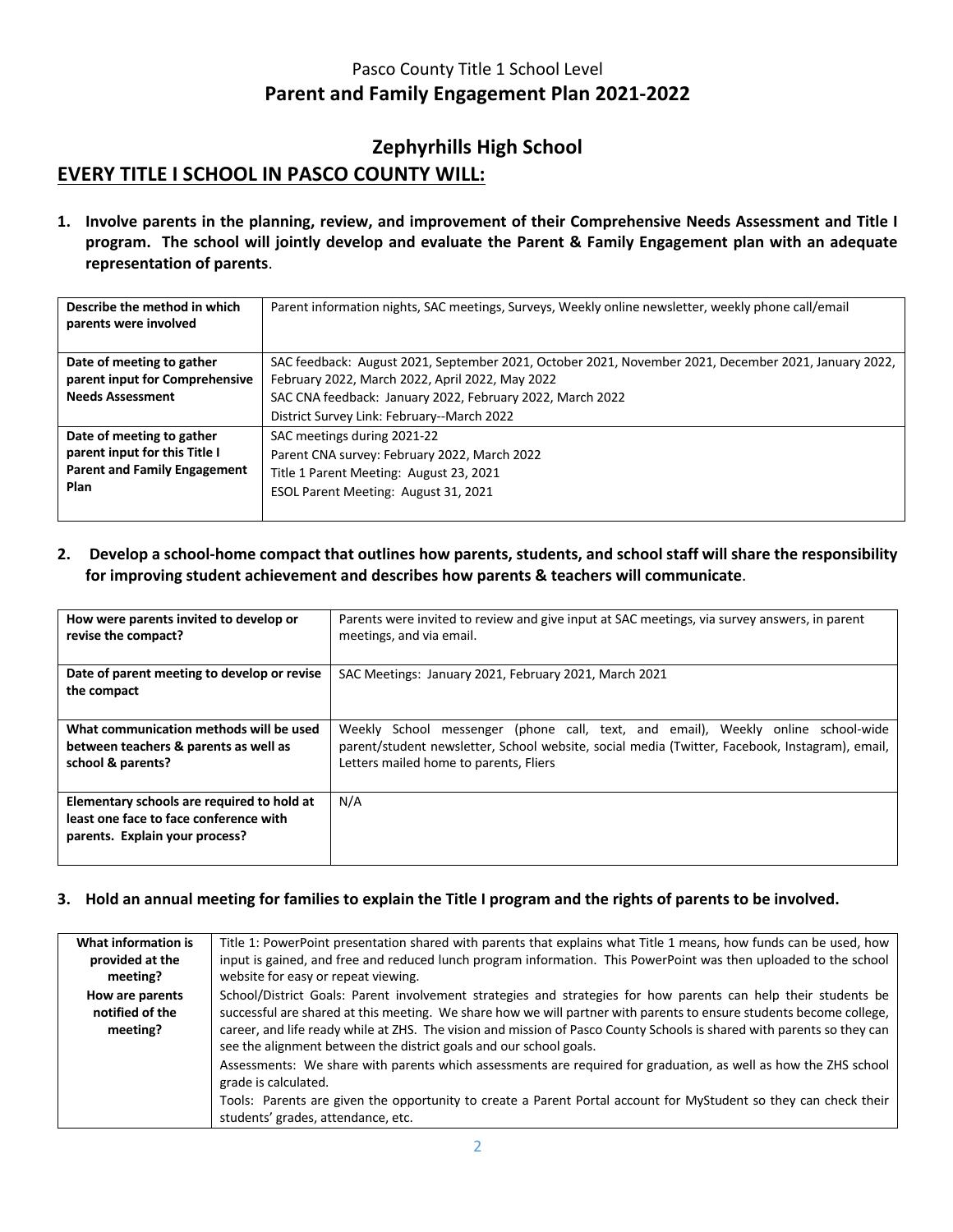### **Zephyrhills High School**

|                                                                                                                           | Parents are notified of this meeting through the weekly phone call/email home, online newsletter, fliers, the school<br>website, social media                                                                                                                                                           |
|---------------------------------------------------------------------------------------------------------------------------|---------------------------------------------------------------------------------------------------------------------------------------------------------------------------------------------------------------------------------------------------------------------------------------------------------|
| <b>Tentative date and</b><br>time(s)<br>of the Annual Title I<br><b>Meeting and steps</b><br>taken to plan the<br>meeting | August 23, 2021<br>Our administration, school-wide Site Based Leadership Team, and SAC looked at the data and needs of our students<br>and staff, survey results from parents/students/staff/community, and input from stakeholder groups in order to<br>determine the focus areas for 2021-2022.       |
| How do parents who<br>are not able to attend<br>receive information<br>from the meeting?                                  | Parents can access the information from this meeting via the school website, parent/teacher conferences, and via<br>meeting with school staff or administration.                                                                                                                                        |
| How are parents<br>informed of their<br>rights?                                                                           | Parents' Right to Know is included in the Annual Title I letter that is sent home at the beginning of the year. Parents<br>are informed of their rights via the Annual Title 1 letter, weekly online newsletter, school website, parent/teacher<br>conferences, parent nights, and the Title 1 meeting. |

**4. Identify partnerships that coordinate & integrate Title I and local/federal funds to provide opportunities that encourage and support parents in more fully participating in the education of their children and/or to help support learning at home.**

| <b>Title III-ESOL</b>     | Our ESOL IA routinely contacts parents and serves as a liaison for our ESOL students and families. She<br>assists staff with translation during meetings. She facilitated a parent information/training night on August<br>31, 2021. |
|---------------------------|--------------------------------------------------------------------------------------------------------------------------------------------------------------------------------------------------------------------------------------|
| <b>Title IX-Homeless</b>  | Our Parent Involvement Liaison, School Social Worker, and Social Services Coordinator will identify                                                                                                                                  |
|                           | students and provide information and resources.                                                                                                                                                                                      |
| <b>Preschool Programs</b> | N/A                                                                                                                                                                                                                                  |
| <b>IDEA/ESE</b>           | Annual IEP meetings, Progress Reports, Contact by teachers and case manager                                                                                                                                                          |
| <b>Migrant</b>            | ABC program, Weekend Backpack program (for food, Christmas assistance, etc.), Bulldog Boutique (for                                                                                                                                  |
|                           | clothes and shoes), Prom Dresses/Cinderella Project                                                                                                                                                                                  |
| Other                     | ABC program, Weekend Backpack program (for food, Christmas assistance, etc.), Bulldog Boutique (for                                                                                                                                  |
|                           | clothes and shoes), Prom Dresses/Cinderella Project                                                                                                                                                                                  |

**5. Use a portion of Title I funds to support parent and family engagement and involve parents in deciding how these funds are used.**

| <b>Allocation</b>                                        | \$3000                                                                   |
|----------------------------------------------------------|--------------------------------------------------------------------------|
| Explain how these funds will be<br>used this school year | Provide materials, refreshments, and supplies for various parent nights. |
| How are parents involved in<br>deciding this?            | Survey information and input                                             |
| How did you document parent<br>input?                    | SAC meeting notes, parent survey participation, ESOL meeting notes       |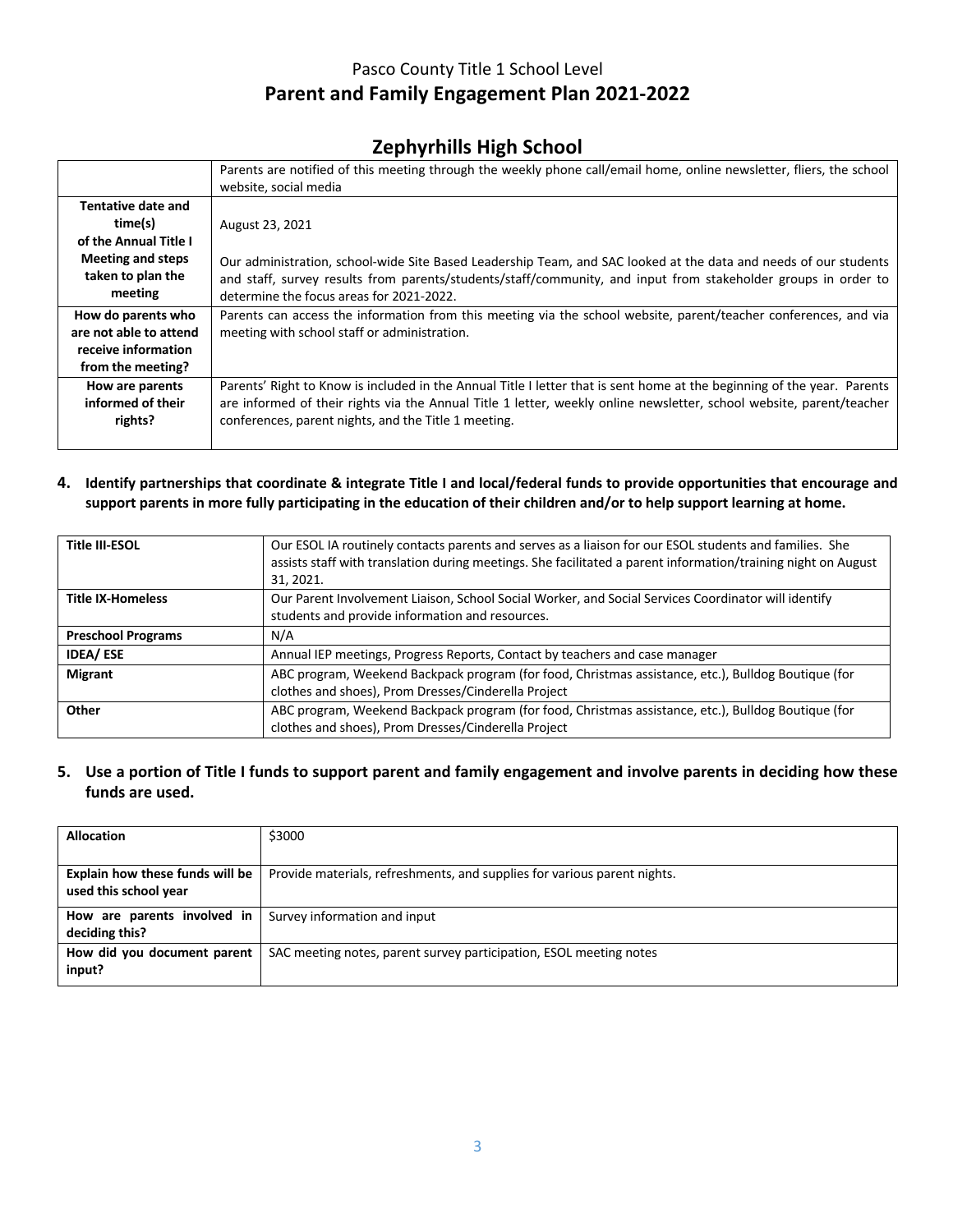# **Zephyrhills High School**

- **6. Provide assistance, training, workshops, events, and/or meetings for parents to help them understand the education system, curriculum, standards, state assessments and achievement levels.**
	- **Best practice is to hold parent events that teach caregivers a new tip, tool, or strategy, that parents can use at home with their child to help reinforce what they are learning in the classroom.**
	- **Think of Family Engagement as a strategy to reach the goal of student achievement**
	- **Offer workshops, events and/or meetings at flexible dates/times. (i.e. morning, evening, lunch, Saturdays). Provide information to parents in a timely manner and in an easy to read format.**

|                               |                                                                                                                                                                                                                                                                                                                                                                                                                     | <b>Building Capacity of Families</b>                                                                                                                                                                                                                                                                                                                                                                                                                       |                                                                                                  |                    |                                         |                                       |             |                                                                                                                                                                                                                                                                                                                         |
|-------------------------------|---------------------------------------------------------------------------------------------------------------------------------------------------------------------------------------------------------------------------------------------------------------------------------------------------------------------------------------------------------------------------------------------------------------------|------------------------------------------------------------------------------------------------------------------------------------------------------------------------------------------------------------------------------------------------------------------------------------------------------------------------------------------------------------------------------------------------------------------------------------------------------------|--------------------------------------------------------------------------------------------------|--------------------|-----------------------------------------|---------------------------------------|-------------|-------------------------------------------------------------------------------------------------------------------------------------------------------------------------------------------------------------------------------------------------------------------------------------------------------------------------|
|                               |                                                                                                                                                                                                                                                                                                                                                                                                                     |                                                                                                                                                                                                                                                                                                                                                                                                                                                            |                                                                                                  |                    | indicate the<br>provide to<br>families. | When applicable,<br>services you will |             |                                                                                                                                                                                                                                                                                                                         |
| SuP goals                     | Title/Description of<br>Strategy                                                                                                                                                                                                                                                                                                                                                                                    | How will this impact<br>student<br>achievement?                                                                                                                                                                                                                                                                                                                                                                                                            | When will<br>this occur?                                                                         | Transportation     | Refreshments                            | Childcare                             | Translation | How will this<br>support learning<br>at home?                                                                                                                                                                                                                                                                           |
| 1a, 2c, 2d, 3a,<br>3b         | Achievement Levels,<br>Expectations, and<br><b>Assessments: Transitioning</b><br>from HS to Post-Secondary,<br>FAFSA night, AVID/AP/Dual<br>Enrollment night, Graduation<br>Requirements, ESOL parent<br>night/how to support your<br>student in HS, 9 <sup>th</sup> grade<br>parent night, 10 <sup>th</sup> grade<br>parent night, 11 <sup>th</sup> grade<br>parent night, 12 <sup>th</sup> grade<br>parent nights | These meetings will help<br>create a cohesive<br>partnership between<br>parents, students, school<br>staff and empower parents<br>to support their students<br>with the various needs and<br>demands of HS. Students<br>will learn how to self-<br>advocate, parents will<br>become familiar with<br>educational verbiage, and<br>this will impact the<br>graduation rate as parents<br>and students become aware<br>of requirements and<br>deadlines.     | August 2021<br>September<br>2021<br>October 2021<br>November 2021<br>February 2022<br>April 2022 | $\pmb{\mathsf{x}}$ | x                                       | X                                     | x           | Parents will have a<br>better understanding of<br>the graduation<br>requirements,<br>scholarship/FAFSA<br>timeline, how they can<br>participate in the<br>student's 4-year plan,<br>and how state/district<br>assessments impact<br>their student's<br>graduation status.                                               |
| 1a, 1b, 2b, 2c,<br>2d, 3a, 3b | Curriculum Areas: Study skills,<br>how to support your student<br>in HS, 9 <sup>th</sup> grade parent night,<br>10 <sup>th</sup> grade parent night, 11 <sup>th</sup><br>grade parent night,<br>Transitioning from HS to Post-<br>Secondary night, Curriculum<br>Night, Curriculum Showcase                                                                                                                         | These meetings will help<br>create a cohesive<br>partnership between<br>parents, students, school<br>staff and empower parents<br>to support their students<br>with the various needs and<br>demands of HS. Students<br>will learn how to self-<br>advocate, parents will<br>become familiar with<br>educational verbiage, and<br>this will impact student<br>grades and attendance as<br>parents monitor progress<br>and intervene earlier/more<br>often. | August 2021<br>September<br>2021<br>October 2021<br>November 2021<br>February 2022<br>April 2022 | X                  | X                                       | X                                     | x           | Parents will have a<br>better understanding of<br>the resources available<br>to assist and support<br>students when doing<br>homework, how to<br>check MyStudent, how<br>to sign up for APEX and<br>tutoring, and how to<br>support their students<br>at home through early<br>intervention and<br>progress monitoring. |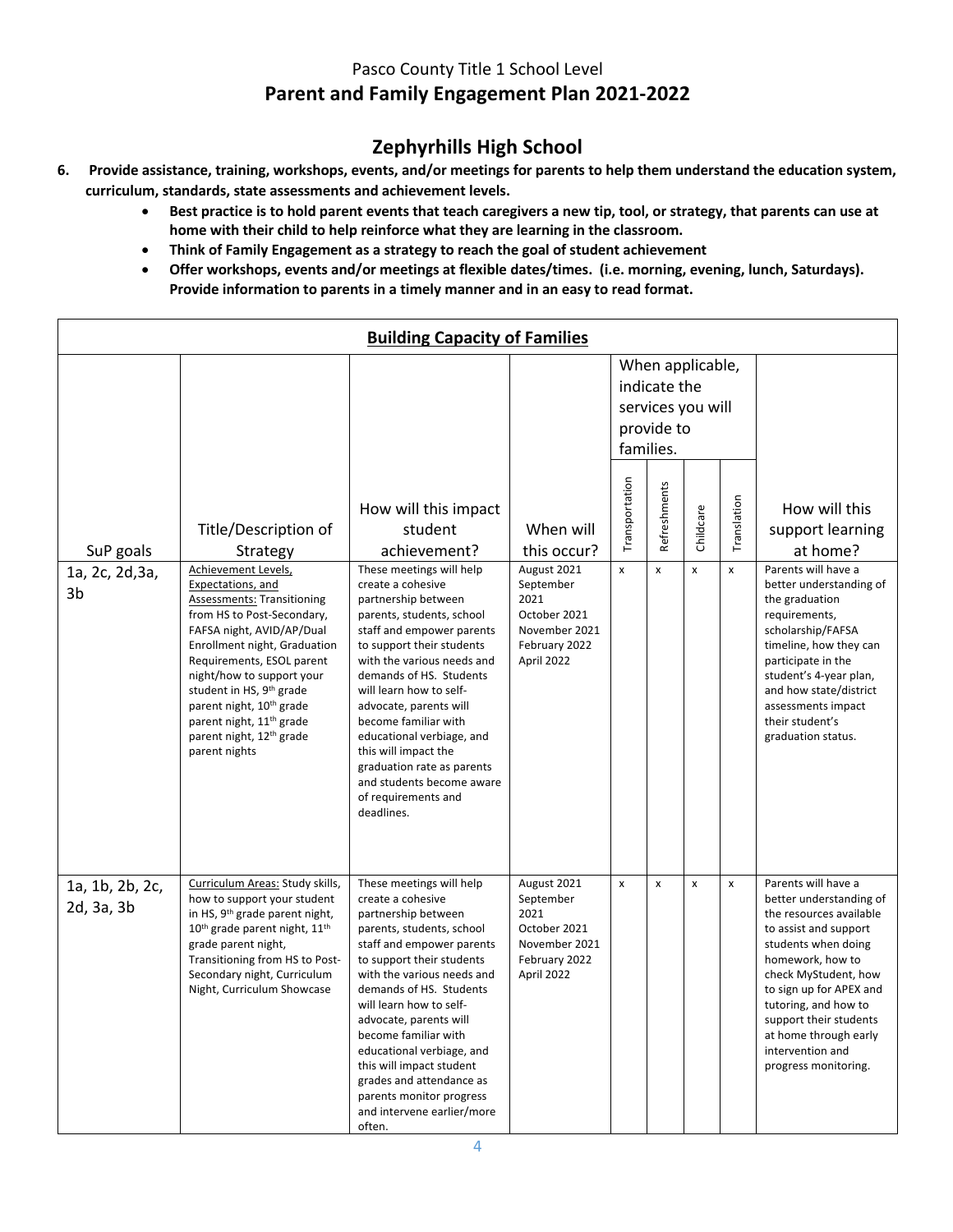| 2c, 2d, 3b | Progress Monitoring: How to                          | These meetings will help    | August 2021   | x | X            | X | x | Parents will have a       |
|------------|------------------------------------------------------|-----------------------------|---------------|---|--------------|---|---|---------------------------|
|            | set up a Parent Portal                               | create a cohesive           | September     |   |              |   |   | better understanding of   |
|            | account in MyStudent (to                             | partnership between         | 2021          |   |              |   |   | how attendance and        |
|            | track grades and attendance),                        | parents, students, school   | October 2021  |   |              |   |   | lack of completed         |
|            | Transitioning from HS to Post-                       | staff and empower parents   | November 2021 |   |              |   |   | assignments impact a      |
|            | Secondary, Graduation                                | to support their students   | February 2022 |   |              |   |   | student's grade, as well  |
|            | requirements, how to                                 | with the various needs and  | April 2022    |   |              |   |   | as how state and district |
|            | support your student in HS,                          | demands of HS. Students     |               |   |              |   |   | assessments impact a      |
|            | 9 <sup>th</sup> grade parent night, 10 <sup>th</sup> | will learn how to self-     |               |   |              |   |   | student's graduation      |
|            | grade parent night, 11 <sup>th</sup> grade           | advocate, parents will      |               |   |              |   |   | status. Parents will also |
|            | parent night, 12 <sup>th</sup> grade                 | become familiar with        |               |   |              |   |   | have a better             |
|            | parent nights, 4-year plan,                          | educational verbiage, and   |               |   |              |   |   | awareness of              |
|            | Title 1 meeting                                      | this will impact student    |               |   |              |   |   | concordant scores and     |
|            |                                                      | grades and attendance as    |               |   |              |   |   | ways to meet              |
|            |                                                      | parents monitor progress    |               |   |              |   |   | graduation                |
|            |                                                      | and intervene earlier/more  |               |   |              |   |   | requirements.             |
|            |                                                      | often.                      |               |   |              |   |   |                           |
| 3a, 3b     | Other Activities: College and                        | These meetings will help    | August 2021   | x | $\mathsf{x}$ | X | x | Parents will learn about  |
|            | Career Fairs on site, Getting                        | create a cohesive           | September     |   |              |   |   | resources available to    |
|            | <b>Ahead Parent Workshops</b>                        | partnership between         | 2021          |   |              |   |   | them through school       |
|            |                                                      | parents, students, school   | October 2021  |   |              |   |   | and district staff,       |
|            |                                                      | staff and empower parents   | November 2021 |   |              |   |   | community supports,       |
|            |                                                      | to support their students   | February 2022 |   |              |   |   | and government            |
|            |                                                      | with the various needs and  | April 2022    |   |              |   |   | supports that can be      |
|            |                                                      | demands of HS. Parents will |               |   |              |   |   | utilized for their unique |
|            |                                                      | become more familiar with   |               |   |              |   |   | situations. Parents will  |
|            |                                                      | the resources available in  |               |   |              |   |   | also be provided          |
|            |                                                      | the community.              |               |   |              |   |   | opportunities to learn    |
|            |                                                      |                             |               |   |              |   |   | about ways to grow        |
|            |                                                      |                             |               |   |              |   |   | financial and social      |
|            |                                                      |                             |               |   |              |   |   | stability in their homes  |
|            |                                                      |                             |               |   |              |   |   | from guest speakers       |
|            |                                                      |                             |               |   |              |   |   | and community             |
|            |                                                      |                             |               |   |              |   |   | stakeholders.             |

| Explain how parents are provided<br>information regarding the curriculum,<br>achievement levels, progress<br>monitoring and assessments. | Parents can create MyStudent parent portal accounts to monitor their students' progress. Progress<br>reports are distributed electronically. Presentations are prepared by teachers, counselors,<br>SSAP/Graduation coaches, and Career Specialist to explain curriculum, assessments, how to monitor<br>student progress, and how to help students transition to post-secondary. |
|------------------------------------------------------------------------------------------------------------------------------------------|-----------------------------------------------------------------------------------------------------------------------------------------------------------------------------------------------------------------------------------------------------------------------------------------------------------------------------------------------------------------------------------|
| How will workshops/events be<br>evaluated?                                                                                               | Parents are provided the opportunity to give input via survey at the end of each event. This feedback is                                                                                                                                                                                                                                                                          |
| How will the needs of parents be                                                                                                         | used to determine future agendas as well as any follow-up training/presentation requests. Our agendas<br>and plans are tailored to meet the needs of the parents and community.                                                                                                                                                                                                   |
| assessed to plan future events?                                                                                                          |                                                                                                                                                                                                                                                                                                                                                                                   |
|                                                                                                                                          |                                                                                                                                                                                                                                                                                                                                                                                   |
| Describe how the needs of                                                                                                                | Translation services are available for each meeting or workshop.                                                                                                                                                                                                                                                                                                                  |
| parents/families who speak a language<br>other than English will be met at<br>workshops/events.                                          |                                                                                                                                                                                                                                                                                                                                                                                   |
|                                                                                                                                          |                                                                                                                                                                                                                                                                                                                                                                                   |
| What are the barriers for parents to                                                                                                     | Childcare and transportation is provided upon request. Light refreshments are provided, as many                                                                                                                                                                                                                                                                                   |
| attend workshops/events and how do<br>you overcome these?                                                                                | parents are usually coming straight from work to attend various meetings.                                                                                                                                                                                                                                                                                                         |
| How are flexible dates and times for                                                                                                     |                                                                                                                                                                                                                                                                                                                                                                                   |
| meetings, events and/or workshops                                                                                                        | Parent/teacher conferences are scheduled upon the availability of the parents' schedules. Survey results<br>also help direct meeting times. Traditionally (this past year), survey results have indicated that night                                                                                                                                                              |
| offered? (Give examples)                                                                                                                 |                                                                                                                                                                                                                                                                                                                                                                                   |